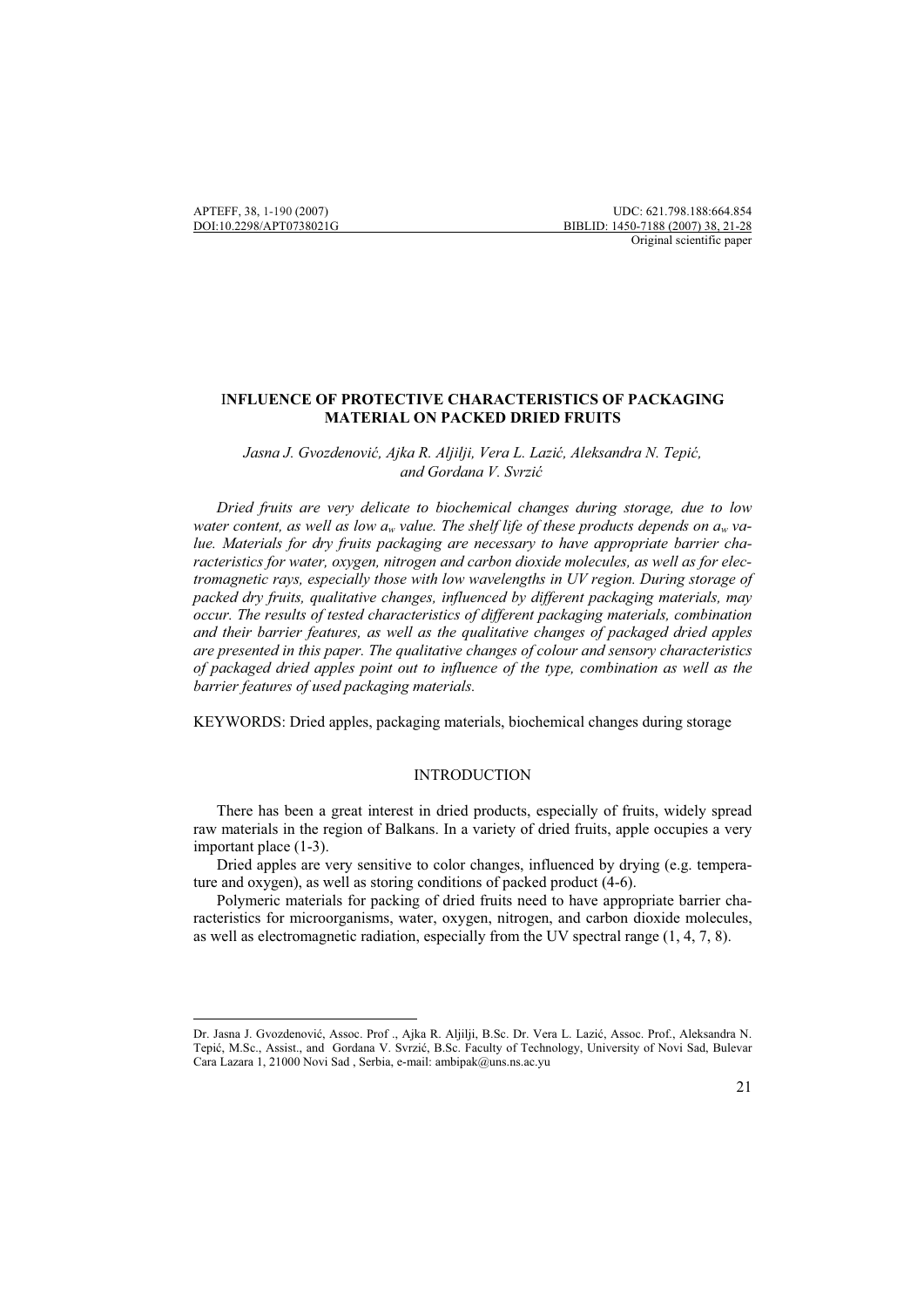### EXPERIMENTAL

#### *Packaging material*

 Five sorts of packaging materials were used to investigate the influence of packaging on qualitative changes of packed dried apples.

Bags were made of:

- polyethylene,  $95 \text{ g/m}^2$ , (PE)
- oriented polypropylene metalized,  $20 \text{ g/m}^2$ , (OPPmet)
- combinations: oriented polypropylene/polyethylene, 20/50 g/m<sup>2</sup>, (OPP /PE),
- combinations: oriented polypropylene metalized/polyethylene,  $20/50$  g/m<sup>2</sup>, (OPPmet/PE)
- combinations: polyester/oriented polypropylene metalized/polyethylene, 12/38/50  $g/m^2$ , (PET/OPPmet/PE).

### *Methods of investigation of packaging materials*

 - Light permeability of materials was determined using a UNICAM SP 800 UV spectrophotometer, according to JUS G.C8.511(9).

 - Water vapour permeability was determined according to method ASTM E 96. The results of permeability determination are expressed in  $g/m^2(9)$ .

 - Gas permeability was determined according to isostatic gas-chromatographic method (DIN 53380), using the apparatus Lyssy GPM-200 with the corresponding gas chromatograph Gasukuro Kogyo GC-320 and integrator HP 3396A. The results of permeability determination are expressed in  $ml/m^2/day$  at pressure difference of 1 bar (9).

### *Dried apples*

 Apples were dried in semi-industrial drier (IVERAK, Serbia), by indirect hot air drying.

### *Methods of chemical analyses of dried apples*

 - aw value was determined using a Termoconstater-Novasina, type TN2 (RTD) Switzerland.

 - Changes of dry matter content, e.g. moisture, of packed dried apples were determined by drying at 105ºC in an oven equipped with air circulation (10).

 - Hydroxymethyl furfural content was determined according to Winkler's method (10).

 - Polyphenolic compounds were determined according AOAC (measurement of optical density of extract obtained by the Folin-Ciocalteu:  $20\%$ NaHCO<sub>3</sub> solution) (10).

The changes in dry matter content,  $a_w$  value, characteristic color, polyphenols and HMF content were measured immediately after the production and packing, and after 15, 30, 90, and 120 days of storage at room temperature and exposed to daylight. The results are given as the average of measurements performed on five samples of content from packaging units, for every opening.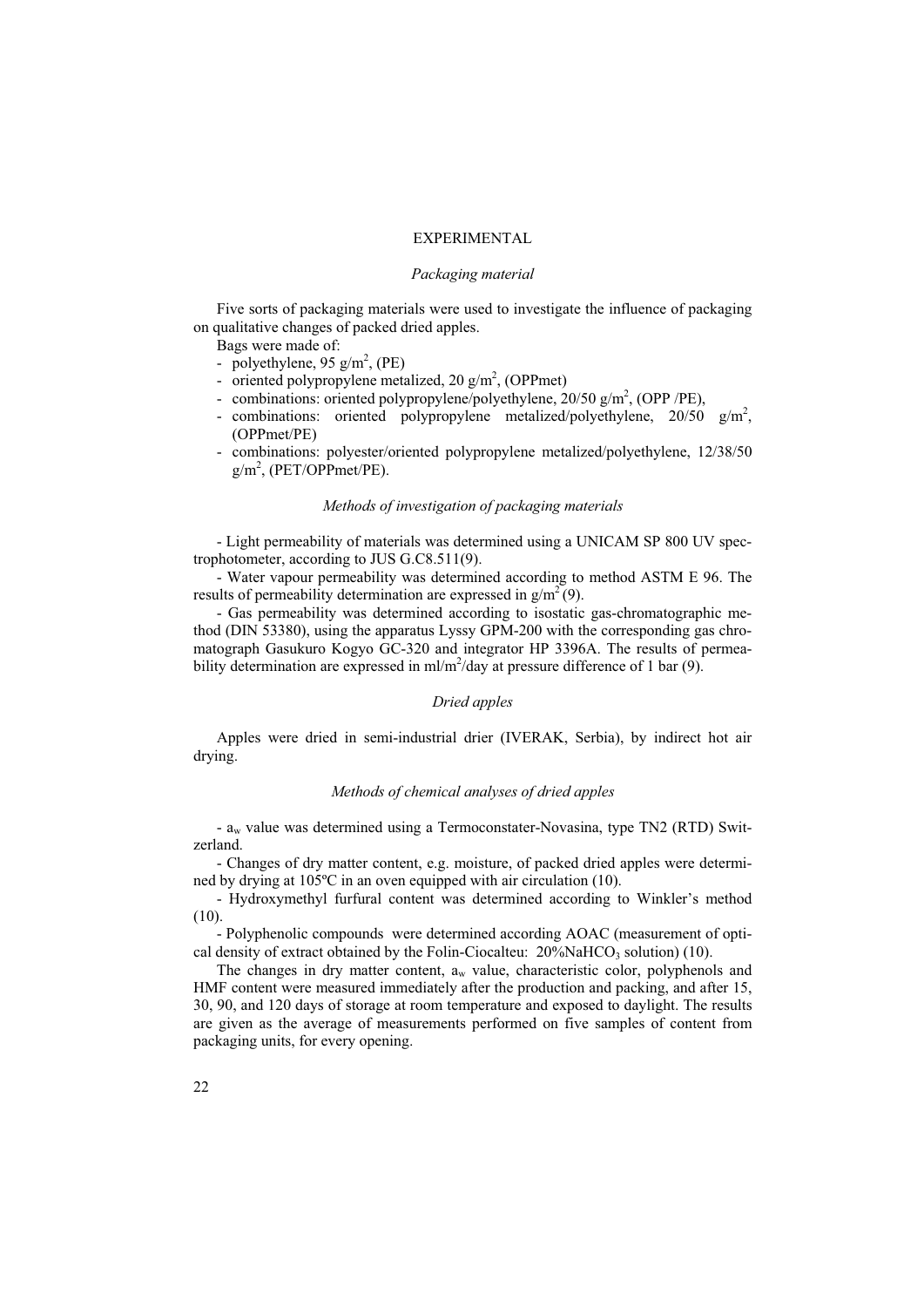### RESULTS AND DISCUSSION

*Light transmittance of the packaging materials* 

The percents of transparency of the packaging materials are presented in Fig. 1.



**Fig. 1.** Permeability of light in different packaging materials

 As can see from Fig. 1, all monomaterials PE, OPP, PE, as well as OPP/PE, showed high percent of transparency in VIS range of spectra, like expected.

In the UV range, features of the materials differed. Namely, monomaterial OPP and its combination (OPP/PE) showed again high T%, while the transparency of PET decreased significantly. Due to the metalization of OPP - packaging material OPPmet, OPPmet/ PE, and combined material PET/OPPmet/PE a significantly lower permeability of light was observed.

## *Gases permeability of the packaging materials*



**Fig. 2.** Gas permeability of different packaging materials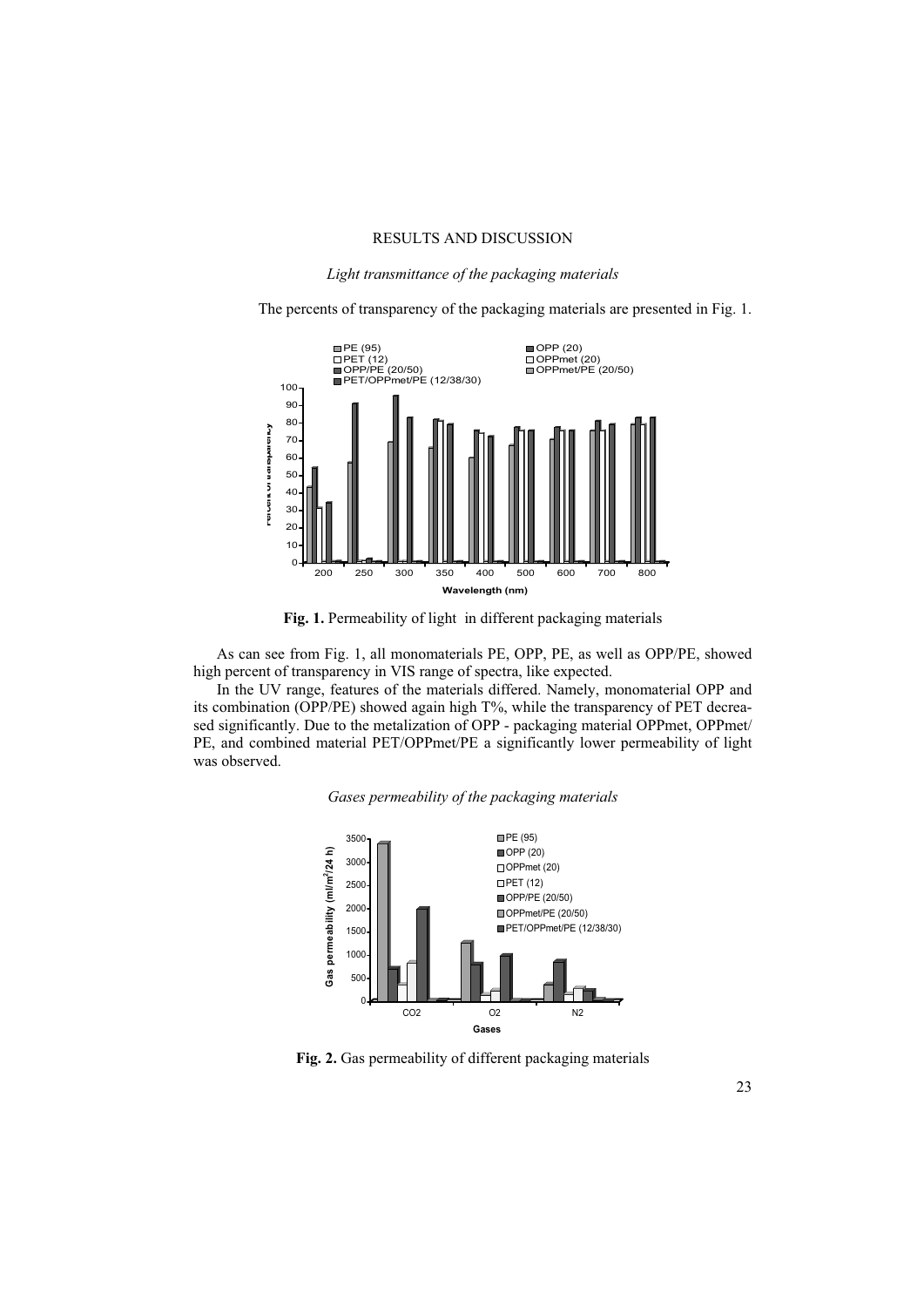Highest permeability of oxygen was recorded for monomaterials PE, OPP. The protective characteristics of OPPmet, combination OPP/PE and monomaterials PET were better. The barrier characteristics of the combinations OPP met/PE and PET/OPPmet/ PE were significantly better.



*Water vapour permeability of the packaging materials* 



 The investigations of water vapour permeability (Fig. 3) showed that the protective properties of monomaterials OPP and PE were the poorest. The protective properties of monomaterials PET and of the combination of packaging materials OPP/PE were slightly better. The good protective characteristics of packaging materials OPP met, OPPmet/ PE and PET/OPPmet/PE were improved by the metalization of OPP and the permeability of water vapour of this packaging materials was significantly lower.

#### *Dry matter content and aw values in foods*

The shelf life of every kind of food depends on its water content. Water absorption capacity of a product depends on the hygroscopic components water affinity, i.e. water activity,  $a_w$  (11-14).

It can be stated that microbial spoilage is not being developed under usual storage conditions (20°C temperature, 72-75% equilibrium moisture content) (1,4).

By decreasing the equilibrium moisture content, nonenzymatic browning reactions between carbohydrates, proteins and their decomposition compounds (peptides and amino acids) can take place (Fig. 4) (13-15).

At a further decrease of the water content (Fig. 4), autooxidative reactions begin to take place. There is an optimal range of moisture content for every food, where the overall changes are minimized and the food is ought to have a long shelf life (1, 4, 9, 15).

Dried apple had  $0.73$  a<sub>w</sub> value, and  $17.86\%$  water content at the beginning of experiment. During storage of 120 days no significant changes in these parameters were measured.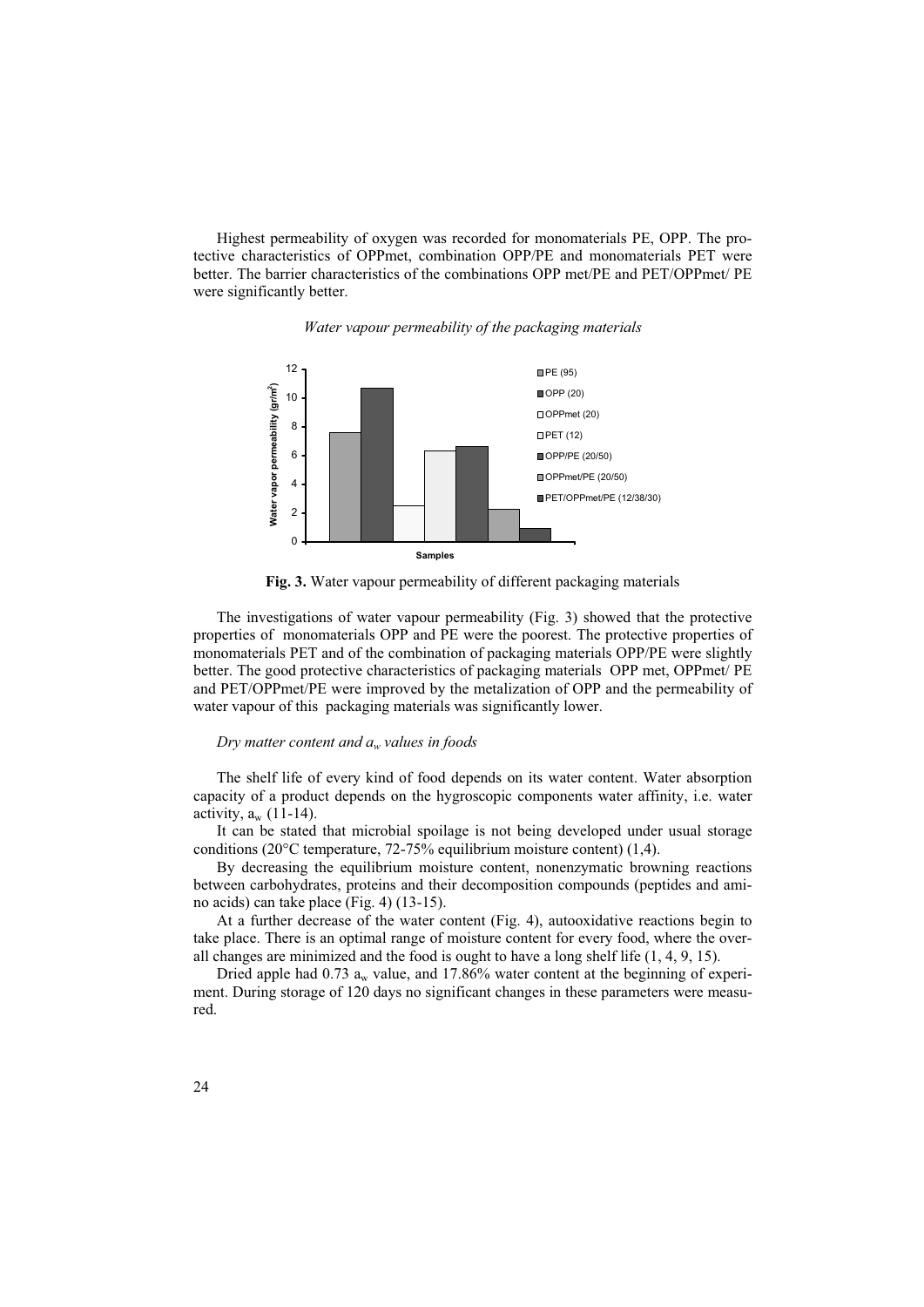

**Fig. 4.** Quality changes of packed food during storage

| 1. Oxidative changes    | 4. Yeasts    |
|-------------------------|--------------|
| 2. Nonenzymatic changes | 5. Moulds    |
| 3. Enzymatic changes    | 6. Bacteries |

Taking into consideration  $a_w$  and moisture content of these samples, moulds can develop during storage. Therefore, in order to prolong the shelf life, it is necessary to choose packaging materials which would enable keeping the product airtight. These materials need to have good barrier characteristics for gases and water molecules.

 After 90 days of storage, moulds were detected at the surface of dried apples packed into PE, OPPmet and OPP/PE bags, the most intensively with the samples in PE and OPPmet, which confirmed the influence of qualitative and barrier characteristics of these materials.

### *Color quality changes*

 Hydroxymethilfurfural (HMF) is one of the first Maillard reaction products. HMF is a very reactive compound, which enters reactions with the other nonenzymatic reaction products, so that during some period of time its content decreases (1, 4, 15-17).



**Fig. 5.** Changes of HMF content during storage of dried apples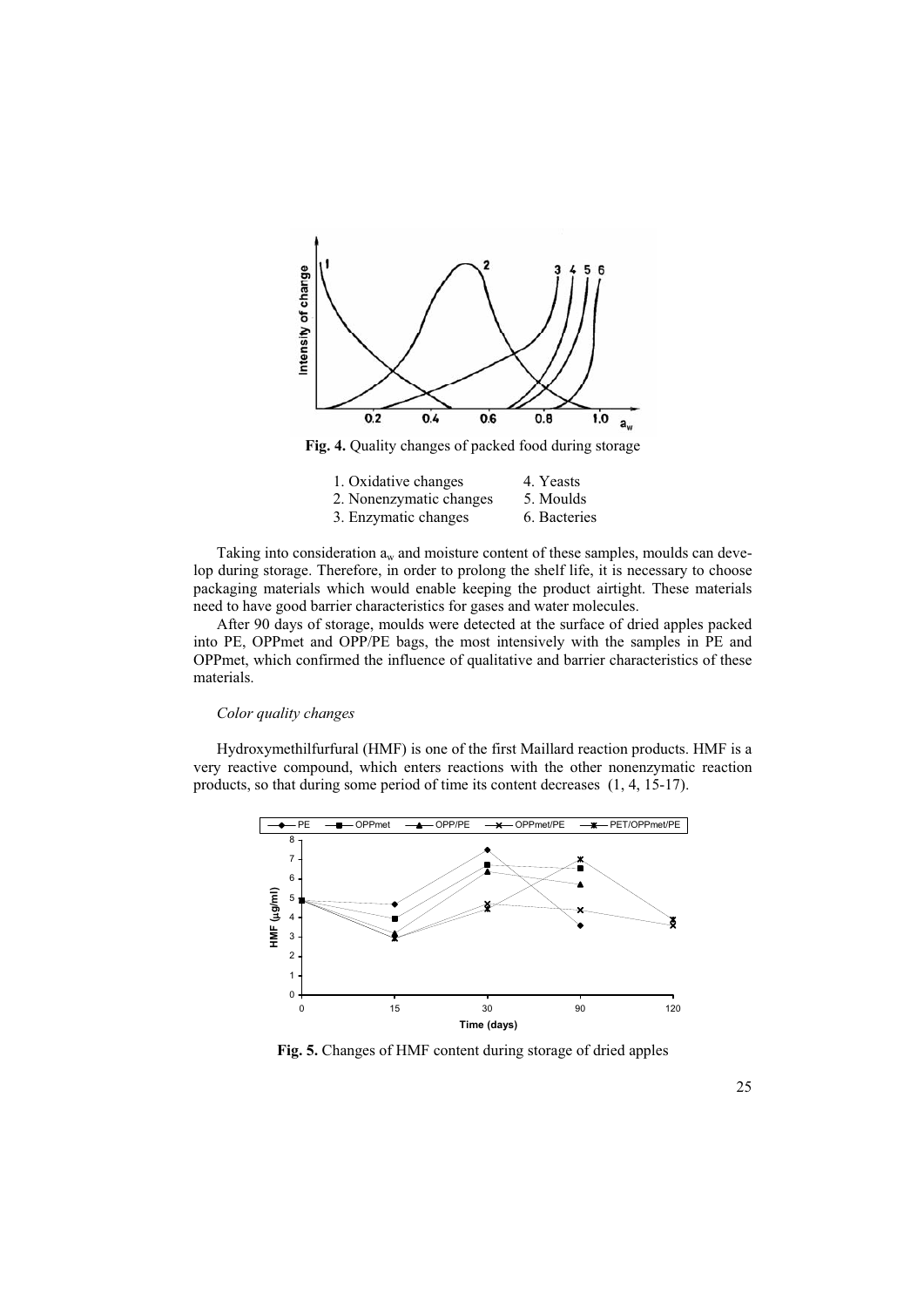In the period of 15 to 30 days of storage, an increase in HMF content was observed. Intensity of the increase depended on the packaging material used. After 30 days of storage, the HMF content decreased in all samples. After 120 days, HMF was detected in samples packed in monomaterials PE, OPPmet and OPP/PE combination.

#### *Polyphenolic compounds content*

 Polyphenols are water soluble compounds that easily undergo nonenzymatic browning reactions, creating dark coloured polymers or discolouring the pigments (1, 4, 16, 17).



**Fig. 6.** Changes of polyphenols content during storage of dried apples

 Measurements of polyphenols content changes pointed out to cyclic changes, depending on the type of the packaging materials and storage time. An increase in polyphenols content was detected in samples packed to monomaterials PE, OPPmet and OPP/PE combination (1, 4, 17, 18).

### **CONCLUSION**

 On the basis of the performed investigations, it can be concluded that the choice of packaging that is the sort and combination of packaging materials, e.g. their barrier characteristics, has a great influence on the preservation of the overall quality and nutritive properties of packed products.

 The packed dried apples were in the optimal range of water activity, which prevented the nonenzymatic processes and microbial spoilage.

 The qualitative changes of characteristic color, polyphenolic compounds and HMF, microbial condition and sensory characteristics of packed dried apples, point out the influence of type, combination as well as the barrier features the used packaging materials.

 The qualitative changes of packaged dried apples and increase of colored matter degradation under the influence of degradation products of nonenyzmatic processes, show that the quality of packaging materials combinations significantly influences the qualitative change.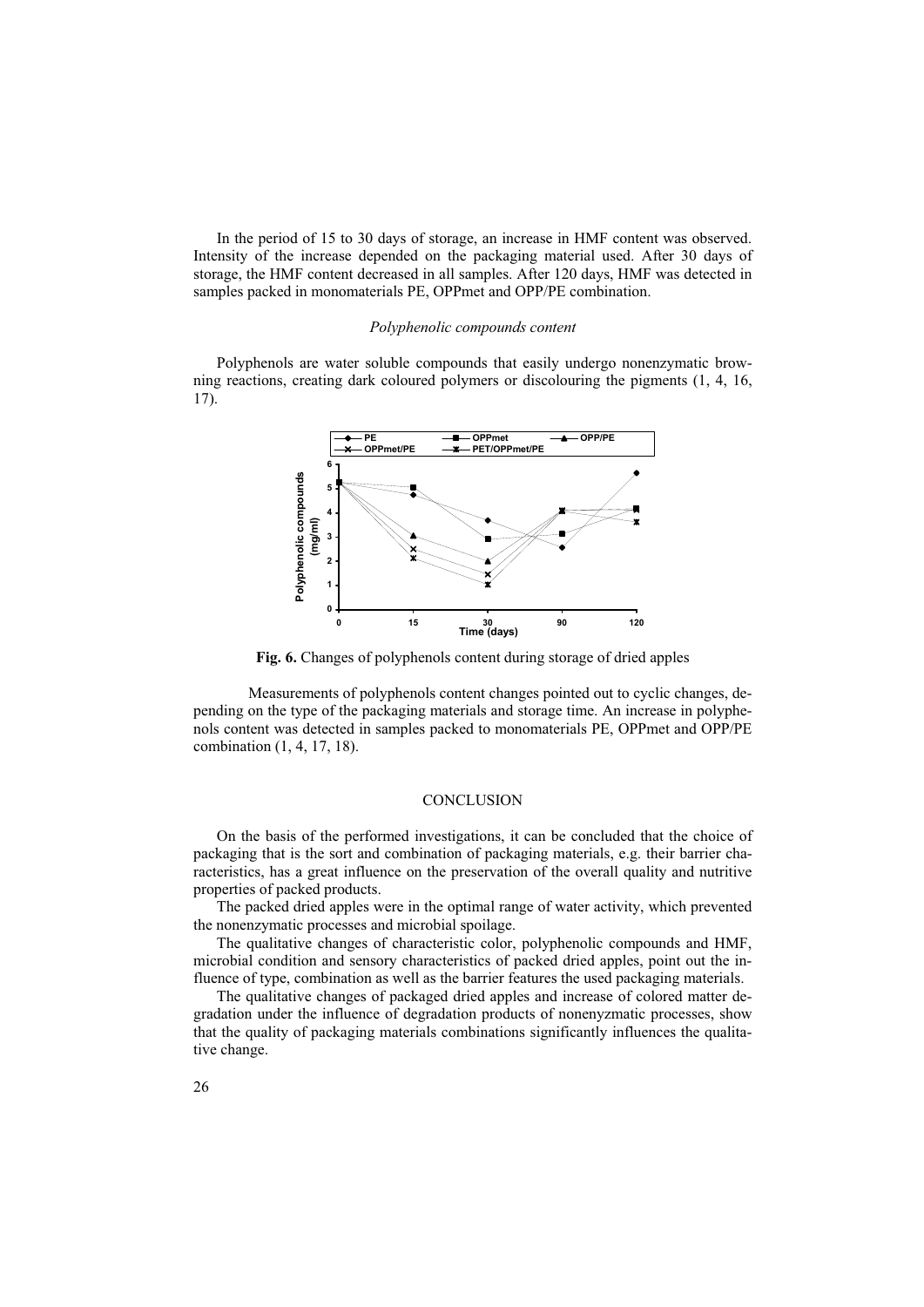On the basis of investigations performed it can be concluded that the combination of PET/OPPmet/PE packaging materials showed the best barrier and protective properties for packed dried apples.

#### ACKNOWLEDGEMENT

 This work is part of Project No. 341002 B, supported by the Ministry of Science and Environmental Protection of the Republic of Serbia.

#### REFERENCES

- 1. Gvozdenović, J and Curaković, M.: Ambalaža i njen uticaj na održivost sušenog voća i povrća, Monografija, Tehnološki fakultet, Novi Sad, 1993.
- 2. Gvozdenović, J. and Curaković, M.: Pakovanje sušenog voća i povrća, Zbornik radova za Savetovanje jugoslovenske industrije za preradu voća i povrća, Tehnološki fakultet, Novi Sad, 1984, pp 153-161.
- 3. Gvozdenović, J., Curaković, M., Vujković I.: Primena kombinovanih ambalažnih materijala za pakovanje dehidriranih proizvoda, VI Kongres o ishrani naroda Jugoslavije, Novi Sad, Savremeno pakovanje **23,** 5 (1982) 20-24.
- 4. Heiss, R.: Verpackung von Lebensmitteln, Springer Verlag, Berlin-Heidelberg-New York, 1980, p. 306.
- 5. Nijhuis, H. H.; Torringa, H.M.; Muresan, S.; Yuksel, C.: Approaches to improving the quality of dried fruit and vegetablles, Tehnology **9** (1998) 13-20.
- 6. Akanbi, T.C.; Adeyemi, R.S.; Ojo, A.: Drying characteristics and sorption isotherm of tomato slices, J. Food Eng. **73** (2006) 157-163.
- 7. Gvozdenović J., Curaković M., Lazić V. : Stability of nutritive characteristics of packed tomato powder, 8<sup>th</sup>. European Nutrition Conference, Lillehammer, Norway, 1999, Book of Abstracts, p. 49.
- 8. Gvozdenović.J., Curaković.M., Lazić.V.: Change of Nutritive Value of Powdered Garlic During Storage, 16<sup>th</sup> International Congress of Nutrition, 251, Montreal, Canada, 1997, Book of Abstracts, p. 251.
- 9. Curaković, M., Vujković, I., Gvozdenović, J., Lazić, V., Praktikum kontrola ambalažnih materijala i ambalaže, Tehnološki fakultet, Novi sad, 1992, 84, 86-88.
- 10. Čirić, D., Vujičić, B. and Bardić, Ž.: Priručnik za kontrolu kvaliteta sirovina i proizvoda od voća i povrća, Tehnološki fakultet, Novi Sad, 1975, 22, 83, 153.
- 11. Dirim, S.N., Ozden, O.H., Bayindirli, A., Esin, A.: Modification of water vapour transfer rate of low density polyethylene films for food packaging, J. Food Eng. **63** (2004) 9-13.
- 12. Lewicki, P.P.: Water as the determinant of food engineering properties, J. Food Eng. **61** (2004) 483-495.
- 13. Risbo, J.: The dynamics of moisture migration in packaged multicomponent food systems I: shelf life predictions for a cereal-raisin system, J. Food Eng. **58** (2003) 239-246.
- 14. Sablani, S.S., Kasapis, S., Rahman, M.S.: Evaluating water activity and glass transition concepts for food stability, J. Food Eng. **78** (2007) 266-271.